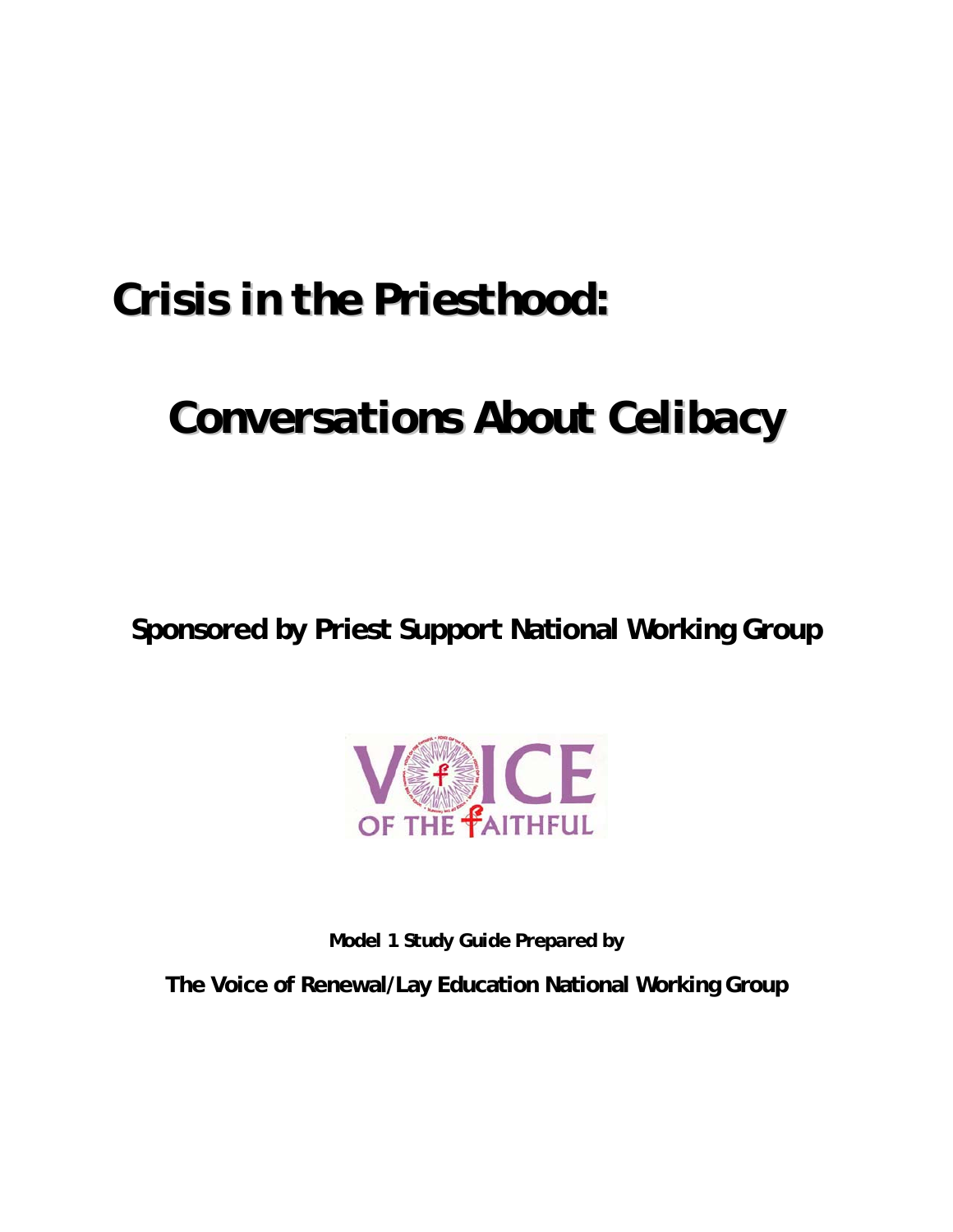# **Model 1: Discussion for All Presentations on DVD**

This model involves the use of the entire DVD (*Conversations About Celibacy: Crisis in the Priesthood*) of talks by Revs. Richard McBrien and Don Cozzens and by Prof. David O'Brien.

### **Session Options**

The Study Guide provides topics for each presentation separately, so that you may select the format best suited for your affiliate or parish group. For example, you may view each talk in single sessions of about 90 minutes each, over a period of three meetings. Or you may use the DVD for three sessions on a day-long retreat. Or you may select one session to present "now" and save other sessions for later, after reviewing other books or presentations on the topics mentioned in the presentations. Or you may simply mix and match sessions to meet the needs, interests, or time constraints of your affiliate.

## *Session 1: Fr. Richard McBrien*

*(Notre Dame University Professor, Author, and Speaker)* 

A. View the DVD section of Fr. McBrien's opening speech

#### **B. Reflection/discussion of McBrien's talk**

- 1. *Problem*—*the scandals of sex-abuse by priests and cover-up by bishops*
	- What was your experience and reaction on learning of sexual abuse by priests and cover-up by bishops?
	- What lessons did you learn?

#### *Solutions*

- Laity should be involved in decision-making in the Church. Would this have made any difference in the scandal? How and why?
- Do you think obligatory celibacy has had a negative impact on the priesthood?
- *Other solutions?*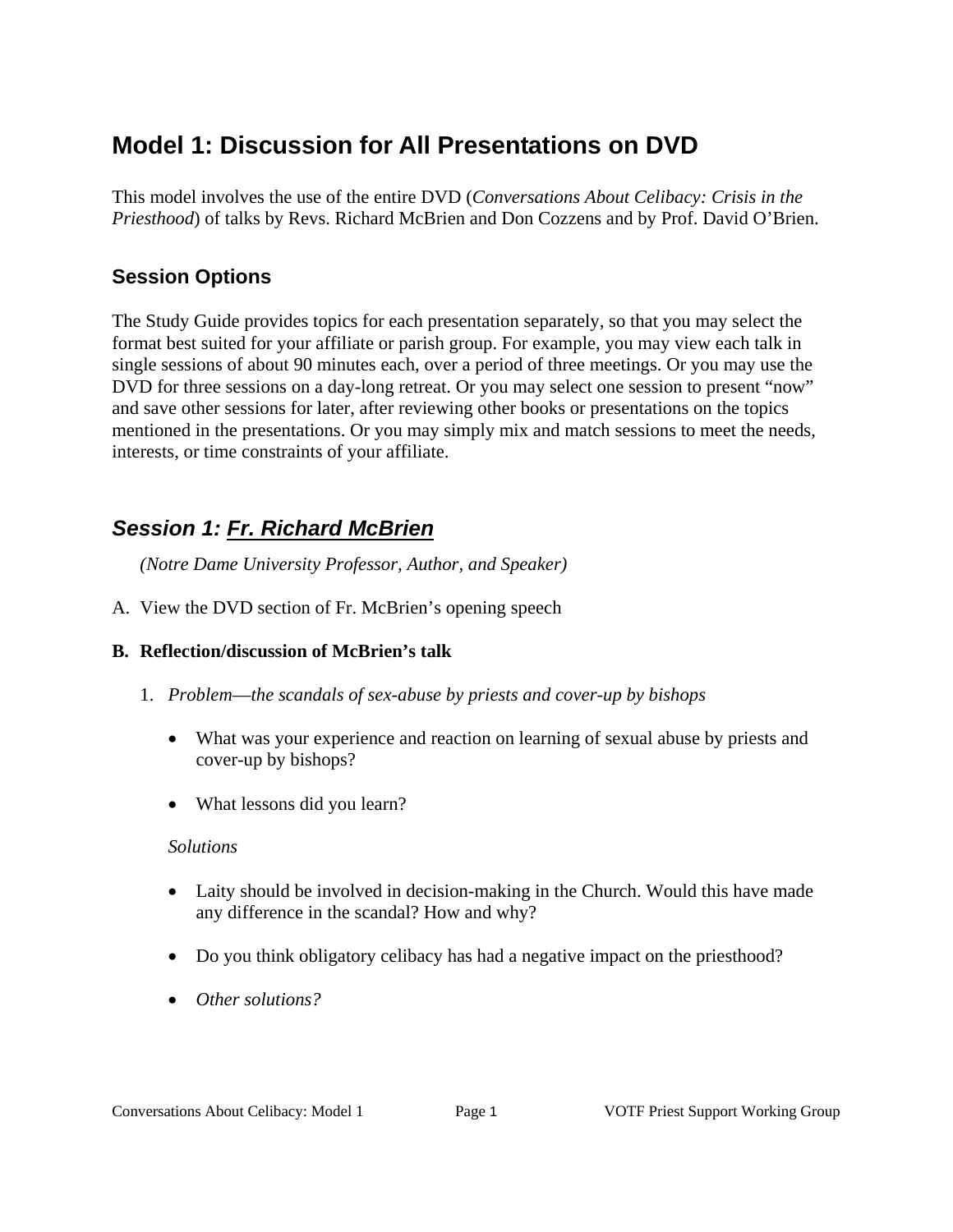## *Session 2: Fr. Don Cozzens*

*(John Carroll University, Professor, Author, and Speaker)* 

A. View the DVD section of Fr. Cozzens' talk

#### **B. Reflection/discussion on Cozzens' talk**

#### 1. *Problem—sex-abuse by priests and cover-up by bishops*

The church is always in need of reform and renewal. The laity have the right and duty to examine Church policies in light of current needs and core values of our traditions. (*Lumen Gentium*, Vatican II Council)

*Solution* (proposed by Fr. Cozzens)*:* 

- Review of clerical culture that spawned the current crisis
- Ecclesial review of the policy of mandatory celibacy for priests
- *Other solutions?*
- 2. *Problem—not enough priests to serve the Catholic population*
	- More priests have left than remain in active ministry; 25% of priests, retired or sick, are unavailable to serve; median age of active priests is 65.
	- Many are tired and overworked, eager for retirement.

#### *Factors:*

- Catholic population is at 67 million and growing.
- Seminary enrollment is declining.
- One-third of those ordained in 2008 are foreign-born, and many may not understand American culture, in much the same way that American missionaries struggle with host cultures.
- Deeper issues of identity, integrity, intimacy, loneliness are sapping energy.
- Priests are locked into a feudal system that requires loyalty of vassal priests to the "Lord Bishop." Unfortunately, many of them don't complain.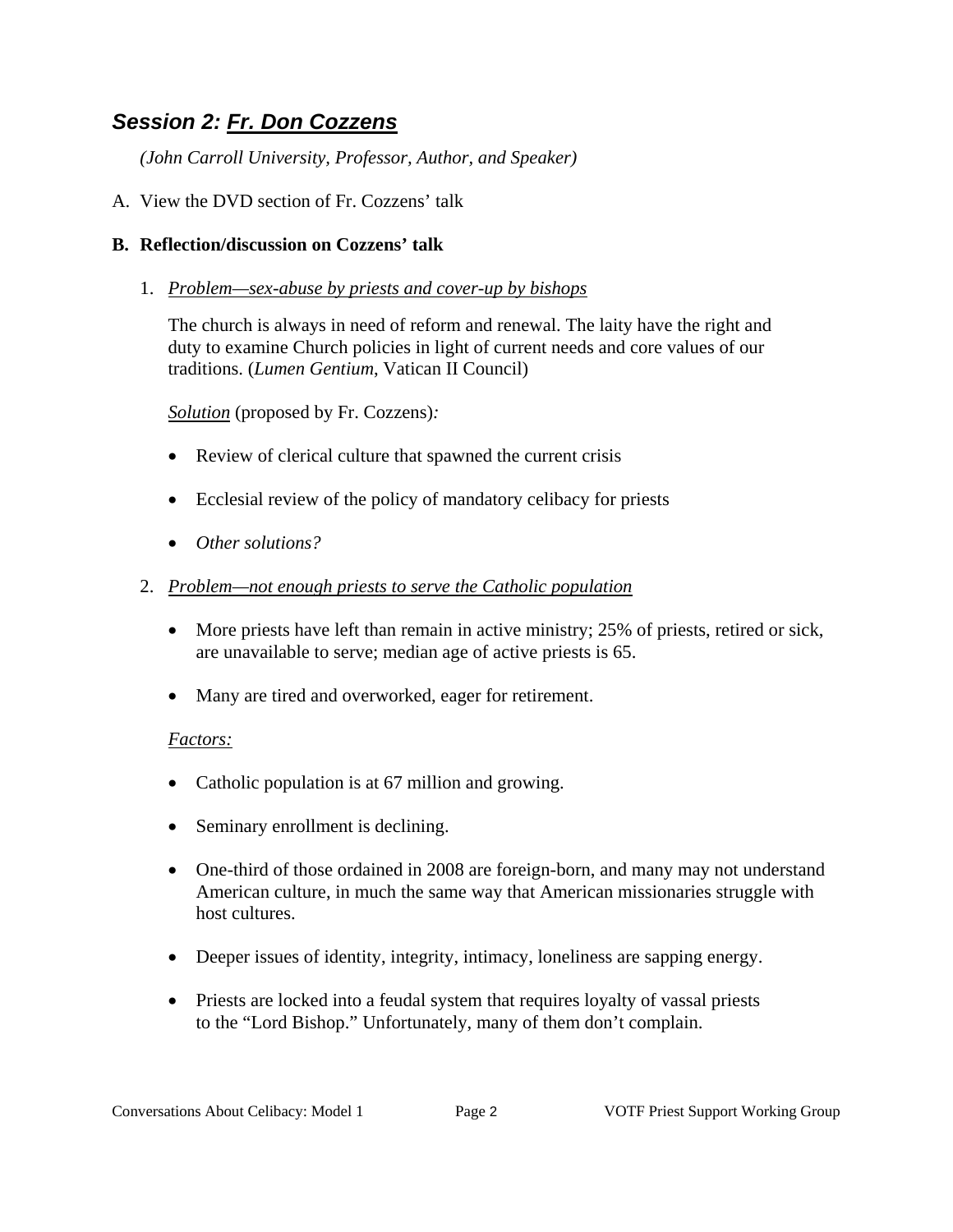#### *Solutions:* (proposed by some bishops):

- Pray and recruit harder.
- Close parishes and create larger merged parishes.
- Assign multiple parishes to a priest.
- Recruit foreign-born priests.
- Ride out the "storm."
- *Other solutions?*
- 3. *Problem: Eucharist or mandatory celibacy?*

Because there are too few priests to serve the Catholic population, the crisis in the Church now includes decreasing access to the Eucharist. The question that arises is: Should the discipline of mandatory celibacy take precedence over the central sacrament of the Eucharist as well as the sacrament of matrimony?

#### *Factors:*

- Mandatory priestly celibacy functions as a management control system.
- A feudal economic system awards dioceses and parishes to bishops and priests as a benefice over which they have dominion.
- A class system of entitlement and privilege are marks of the clerical culture.
- Theological statements that seem to elevate mandatory celibacy (a discipline) above marriage, which is a sacrament of the Church.

#### *Solutions?*

*4. Question (for parents): Would you encourage your son to enter the priesthood today? Why or why not?*